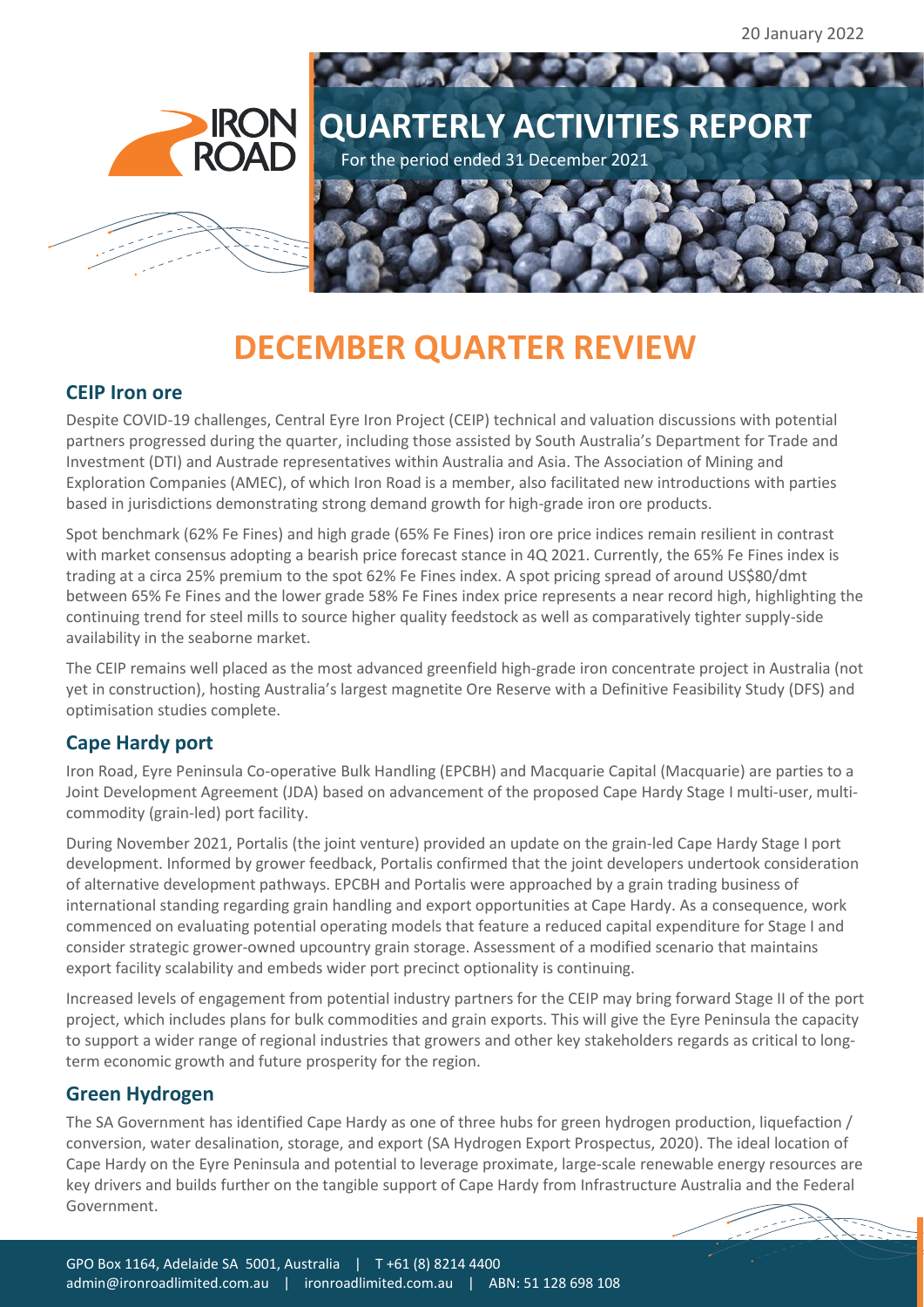Introductions and various meetings with several interested parties has been facilitated by an advisor connected with both the Australia-Korea Business Council (AKBC) and Australia Japan Business Co-operation Committee (AJBCC). These discussions have centred around various green hydrogen opportunities including "green iron" pellet manufacturing.

The State Government announced in 4Q 2021 it had selected seven short listed projects for converting the stateowned site at Port Bonython, in the Upper Spencer Gulf, into an export hub for green and blue hydrogen. Iron Road is preparing an Expression of Interest (EOI) process targeting Australian and international green hydrogen project proponents for the 100% owned site at Cape Hardy. Experienced industry consultants have been assisting the Company in the early phase of this process.

#### **Ardent Underground MOU**

During December 2021 Iron Road and Ardent Underground (Ardent) executed a Memorandum of Understanding (MoU) to collaborate on the potential for Ardent to develop and construct their storage technology at Cape Hardy for green hydrogen. Part of the collaboration will entail attracting grants to fund detailed R&D studies into the final design elements of these systems, based on actual site requirements. Ardent provides a unique hydrogen storage system which offers cost effective, safe, large-scale storage of compressed hydrogen gas in purpose built underground vertical shafts.





Ardent has an exclusive relationship with Abergeldie Complex Infrastructure (Abergeldie) to provide shaft construction for Ardent hydrogen storage. Abergeldie is an Australian-owned company and a world leader in blind bore shaft drilling and lining with a proven track record of constructing large diameter deep shafts. Abergeldie has over 25 years' experience delivering projects in the infrastructure, rail and transport, utilities and energy industry sectors in Australia and New Zealand. This includes the design and construction of complex projects including dams, bridges, tunnels, water and wastewater treatment facilities, rail infrastructure, mining infrastructure, electrical and energy storage infrastructure, marine works and pipeline rehabilitation.

> *Once the blind bored shaft reaches the intended total depth, the shaft is lined with the steel reinforced concrete composite liner sections.*

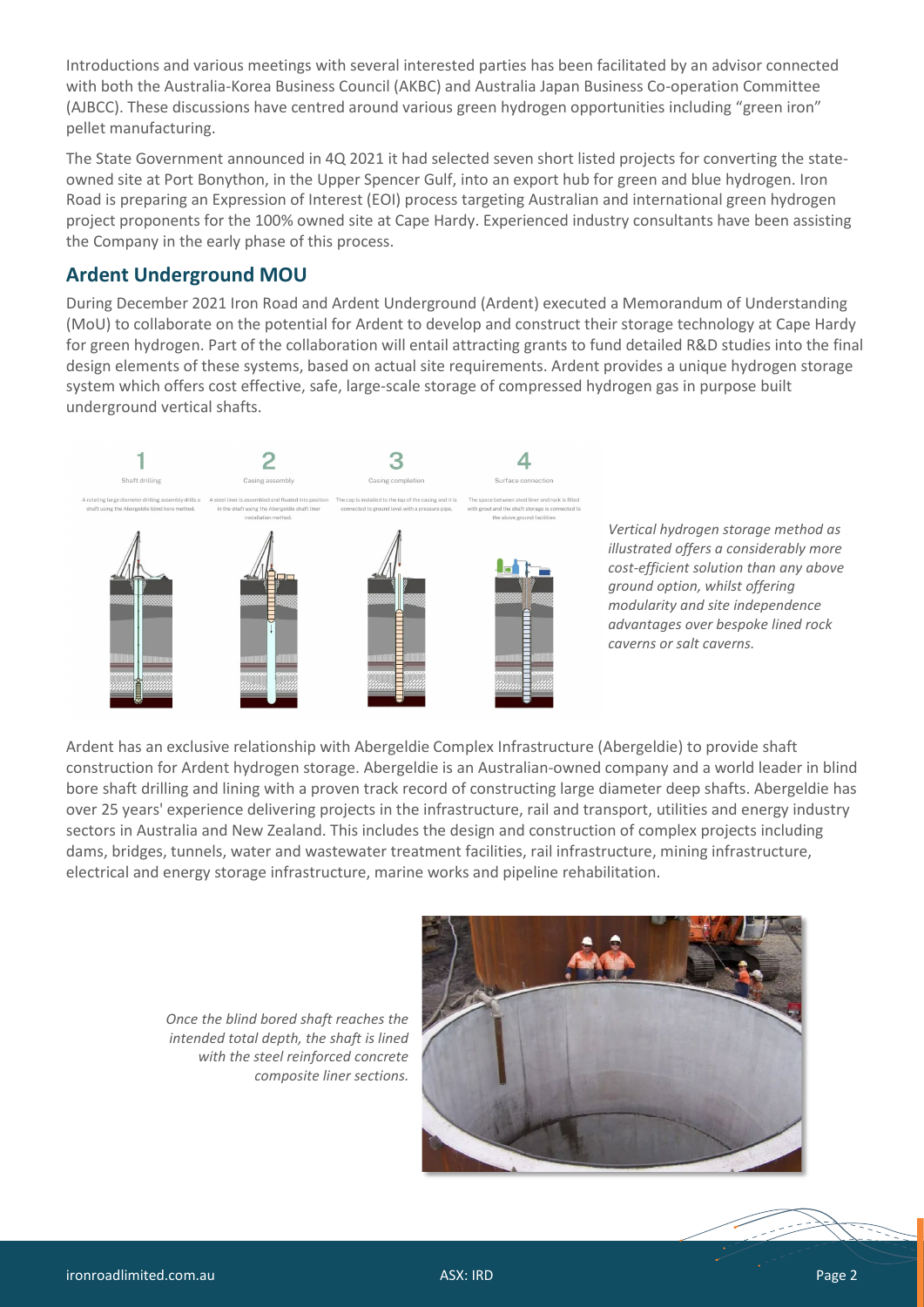Dr Keith Lovegrove, Technical Director, Ardent, co-founded the patented novel solution for underground hydrogen storage cooperatively with the University of California. He has pioneered work on the application of thermochemical energy storage using ammonia and advocated for the development of export industries for renewable hydrogen and ammonia. Dr Lovegrove is also Managing Director ITP Thermal, Australia's alternative executive committee representative at the IEA SolarPACES program, a member of the University of Adelaide's Centre for Energy Technology advisory board and serves on the Australian Renewable Energy Agency's advisory panel.

### **Andromeda Metals MOU**

During December 2021 Iron Road and Andromeda Metals Ltd (Andromeda, ASX: ADN) executed an MOU to investigate options for Andromeda to establish an export facility at Cape Hardy for processed and unprocessed bulk commodities. Andromeda recognises that predicted export growth in the region from agriculture, aquaculture, mining and ultimately green energy will be more achievable with an additional multi-commodity port option. The development of a new deep-water port that has the support of key Eyre Peninsula stakeholders will be beneficial to all businesses across the region.

Commencing with its Great White Kaolin Project located near Poochera on the Eyre Peninsula, Andromeda anticipates starting construction in 2022. For an 18-month period post construction, Andromeda plans to export up to 600,000 tonnes per year of direct shipping ore (DSO) halloysite-kaolin clay with the product trucked to its desired export port facility of choice using road trains with side tipping capabilities, similar to those used to transport the region's grain production. The clay will be stockpiled at the port and the shipment size (stockpile size) will be determined by the capability of the port and channel draft. Although Andromeda's current production schedules may be met through existing established port capacity, ongoing discussions with Iron Road are being undertaken as part of project development and optimisation of export routes.

Once the Great White Kaolin project is approved and into production, it is Andromeda's intention to progressively develop other greenfield projects on the Eyre Peninsula. The proposed development of a deep-water port at Cape Hardy and the proximity to Andromeda's projects such as those in the Mount Hope region presents opportunities that support Andromeda's future growth plans.

# **CEIP Indigenous Land Use Agreement (ILUA)**

Following an extended period of collaboration and negotiations through 2021, the parties to the CEIP ILUA executed a Deed of Novation and Variation of the CEIP ILUA. An application has been submitted to the Native Title Registrar to register the amended CEIP ILUA in the Register of Indigenous Land Use Agreements. This will give effect to the agreement pursuant to the *Native Title Act 1993* (Cth), which, among other things, includes native title consents for the CEIP, including the proposed Cape Hardy port.

Amendments build on and broaden commercial arrangements with the Barngarla that reflect multiple opportunities associated with the proposed Cape Hardy port precinct. An industry competitive royalty arrangement set at a universal rate per tonne will apply equivalently to bulk commodities, including high-grade iron concentrate and other minerals, as well as grain and green hydrogen / ammonia export over the life of the asset. These royalty arrangements incorporate escalation mitigating features. Other arrangements include a Barngarla educational scholarship fund and associated administration plan, along with indigenous business contracting and employment opportunity provisions. Flexibility has now been embedded into the location of the CEIP infrastructure corridor to enable an optimised mine to port haulage route and allows for more efficient grain logistics opportunities across Eyre Peninsula.

### **Community and stakeholder engagement**

Iron Road engaged directly with various South Australian state government agencies and the CEIP Taskforce, which includes representatives from Department of Energy and Mines (DEM), as well as independent advisors. The Company also continued engagement with the Department for Trade and Investment (DTI) and Austrade representatives within Australia and Asia.

Iron Road is a proud event partner for Colour Tumby Festival to be held during March 2022, which includes street art, food, wine, music, Adelaide Fringe shows and classic cars.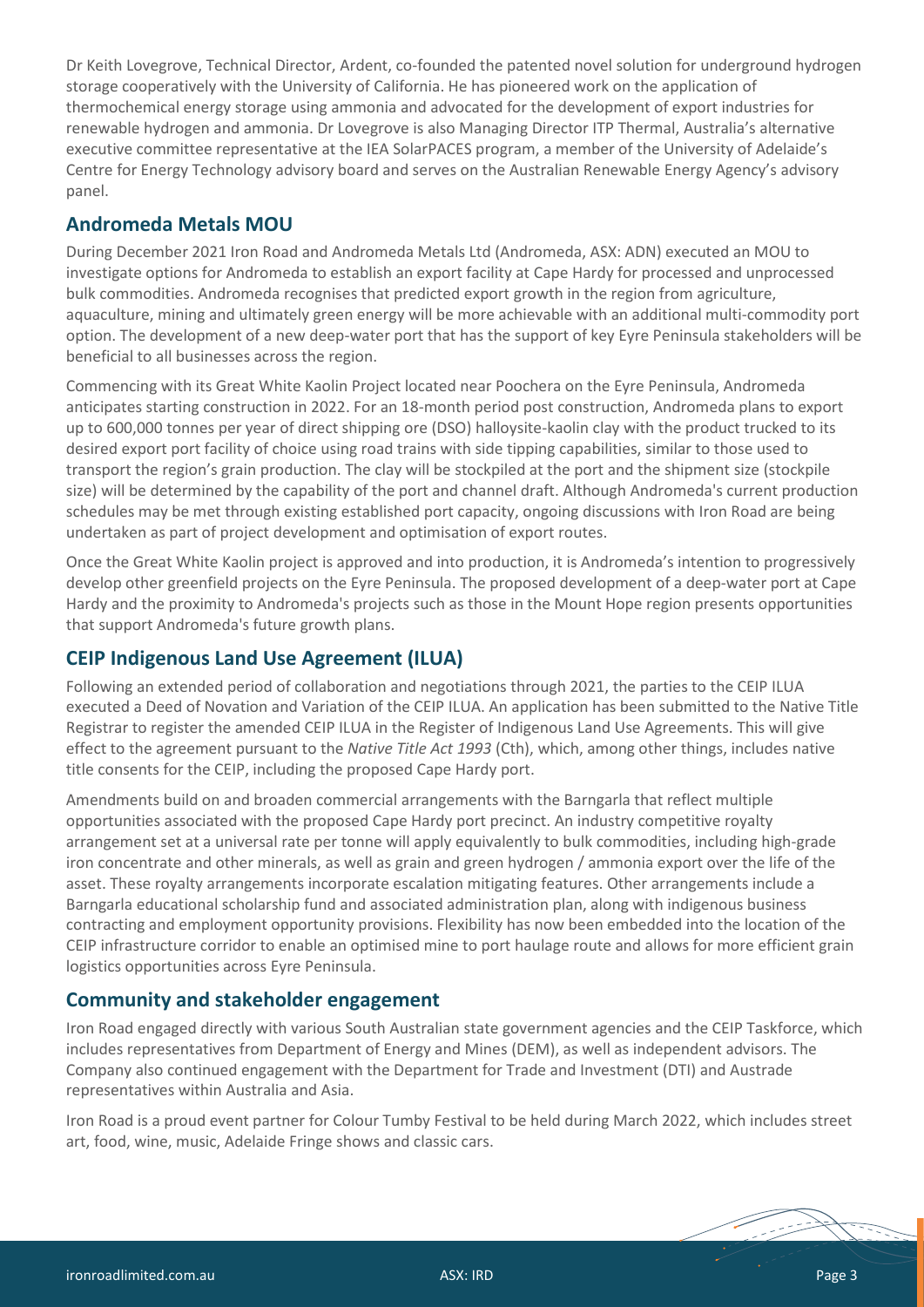#### **Corporate**

On 16 December 2021 Iron Road announced a placement of ordinary shares in the Company (**Shares**) raising up to \$5 million for an aggregate subscription of up to \$5.175 million. Proceeds from the placement, along with existing cash reserves, are to be used to further advance the Company's assets and fund general working capital requirements.

The placement involved three investments by Bulk Commodity Holdings, LLC (the **Investor**), a US-based institutional investor, with each investment being made by way of a prepayment of Shares (**Subscription Shares**) to be issued by the Company. The initial investment raised \$1,250,000 for \$1,337,500 worth of Subscription Shares. The second investment will raise \$1,250,000 for \$1,337,500 worth of Subscription Shares and its funding is expected to occur within the next nine months. The second investment is at the discretion of the Company and will only be completed if the Company exercises its option to do so within four months of the initial investment. A third investment raising up to \$2,500,000 may be conducted by mutual consent of the Investor and the Company.

The bespoke terms of the placement effectively defer the issuance of Shares to the Investor across three separate investments (by up to 12 months for each of the first & second investments) and are specifically targeted to minimise the dilutionary impact for current IRD shareholders. Retaining flexibility with respect to the second investment puts the Company in a strong position as it pursues its primary objective of satisfactorily transacting at the CEIP asset level during 2022. Further details are available in ASX Release of 16 December 2021.

The Annual General Meeting was held virtually on 24 November 2021 and all resolutions were passed on a poll. A copy of the AGM presentation may be found by clinking **[this link](https://www.asx.com.au/asx/statistics/displayAnnouncement.do?display=pdf&idsId=02456615)** or on the Company's website at [https://www.ironroadlimited.com.au/index.php/investor-centre/asx-announcements.](https://www.ironroadlimited.com.au/index.php/investor-centre/asx-announcements)

At quarter end, the company held cash reserves of \$3.5 million and no debt. Iron Road's Appendix 5B includes amounts in item 6.1 representing executive director salary payments. The Company's quarterly cashflow report includes expenditure on exploration and evaluation activities of \$299k (\$186k capitalised) relating to development of the Cape Hardy port facility and maintaining the Company's Mining Lease and exploration licences.

| <b>Tenement Reference</b> | <b>Interest</b>                  |
|---------------------------|----------------------------------|
| ML6467                    | 100%                             |
| EL5934                    | 100%                             |
| EL6425                    | 100%                             |
| EL6012                    | 100% interest in iron ore rights |
| EL6173                    |                                  |
| EL6502                    |                                  |
| EL6532                    |                                  |
| EL5767                    |                                  |
| EL5998                    | 90% interest in iron ore rights  |
| EL6569                    |                                  |
|                           |                                  |

# **Tenement Schedule - 31 December 2021**

#### **Authorised for release by the board of Iron Road Ltd**

**For further information, please contact:**

Larry Ingle, Chief Executive Officer Iron Road Ltd Tel: +61 8 8214 4400 **ASX: IRD [admin@ironroadlimited.com.au](mailto:admin@ironroadlimited.com.au) [https://ironroadlimited.com.au](https://ironroadlimited.com.au/)**

Jarek Kopias, Company Secretary Iron Road Ltd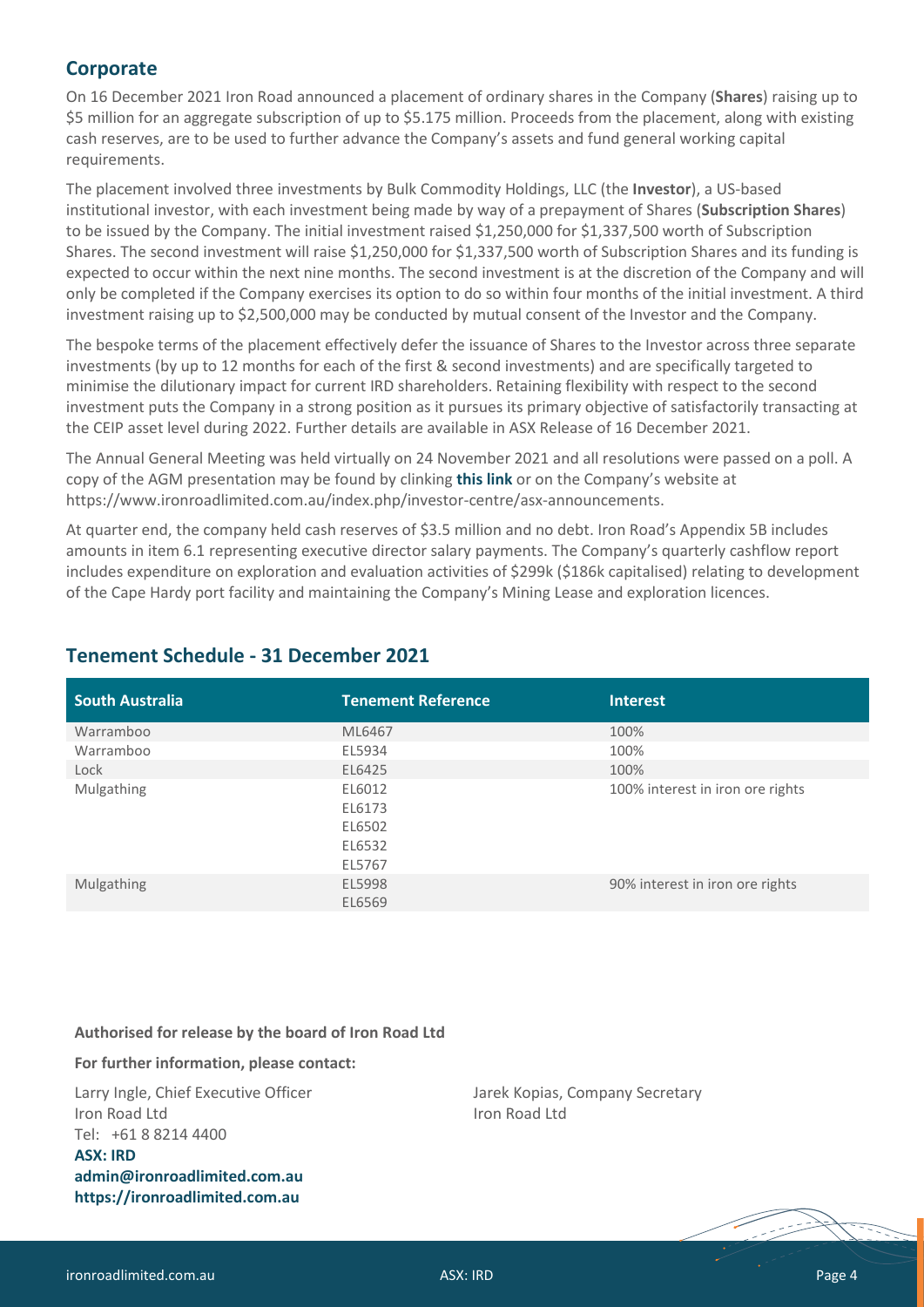# **Appendix 5B**

# **Mining exploration entity or oil and gas exploration entity quarterly cash flow report**

Name of entity

Iron Road Ltd

ABN Cuarter ended ("current quarter")

51 128 698 108 31 December 2021

|     | <b>Consolidated statement of cash flows</b>       | <b>Current quarter</b><br>\$A'000 | Year to date<br>$(6$ months)<br>\$A'000 |
|-----|---------------------------------------------------|-----------------------------------|-----------------------------------------|
| 1.  | Cash flows from operating activities              |                                   |                                         |
| 1.1 | Receipts from customers                           |                                   |                                         |
| 1.2 | Payments for                                      |                                   |                                         |
|     | exploration & evaluation<br>(a)                   | (113)                             | (229)                                   |
|     | (b)<br>development                                |                                   |                                         |
|     | production<br>(c)                                 |                                   |                                         |
|     | staff costs<br>(d)                                | (306)                             | (670)                                   |
|     | (e) administration and corporate costs            | (334)                             | (649)                                   |
| 1.3 | Dividends received (see note 3)                   |                                   |                                         |
| 1.4 | Interest received                                 |                                   |                                         |
| 1.5 | Interest and other costs of finance paid          |                                   |                                         |
| 1.6 | Income taxes paid                                 |                                   |                                         |
| 1.7 | Government grants and tax incentives              |                                   |                                         |
| 1.8 | Other (provide details if material)               |                                   |                                         |
| 1.9 | Net cash from / (used in) operating<br>activities | (753)                             | (1, 548)                                |

|     | Cash flows from investing activities |       |       |
|-----|--------------------------------------|-------|-------|
| 2.1 | Payments to acquire or for:          |       |       |
|     | entities<br>(a)                      |       |       |
|     | tenements<br>(b)                     |       |       |
|     | property, plant and equipment<br>(c) |       | (903) |
|     | exploration & evaluation<br>(d)      | (186) | 252)  |
|     | investments<br>(e)                   |       |       |
|     | other non-current assets             |       |       |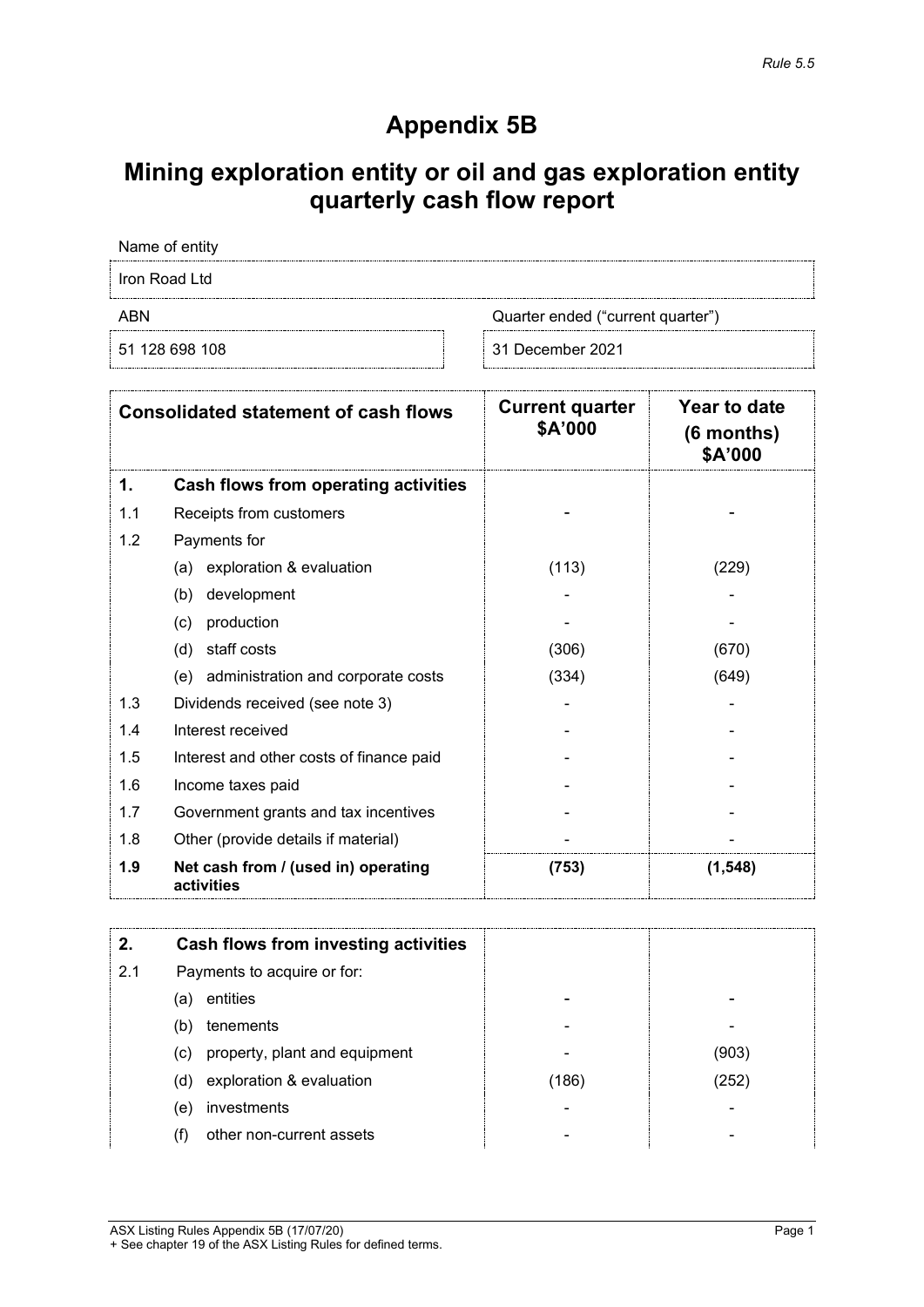|     | <b>Consolidated statement of cash flows</b>       | <b>Current quarter</b><br>\$A'000 | Year to date<br>$(6$ months)<br>\$A'000 |
|-----|---------------------------------------------------|-----------------------------------|-----------------------------------------|
| 2.2 | Proceeds from the disposal of:                    |                                   |                                         |
|     | entities<br>(a)                                   |                                   |                                         |
|     | (b)<br>tenements                                  |                                   |                                         |
|     | property, plant and equipment<br>(c)              |                                   |                                         |
|     | (d)<br>investments                                |                                   |                                         |
|     | other non-current assets<br>(e)                   |                                   |                                         |
| 2.3 | Cash flows from loans to other entities           |                                   |                                         |
| 2.4 | Dividends received (see note 3)                   |                                   |                                         |
| 2.5 | Other (provide details if material)               |                                   |                                         |
| 2.6 | Net cash from / (used in) investing<br>activities | (186)                             | (1,155)                                 |

| 3.   | Cash flows from financing activities                                                       |       |       |
|------|--------------------------------------------------------------------------------------------|-------|-------|
| 3.1  | Proceeds from issues of equity securities<br>(excluding convertible debt securities)       |       | 497   |
| 3.2  | Proceeds from issue of convertible debt<br>securities                                      |       |       |
| 3.3  | Proceeds from exercise of options                                                          |       |       |
| 3.4  | Transaction costs related to issues of equity<br>securities or convertible debt securities | (16)  | (20)  |
| 3.5  | Proceeds from borrowings                                                                   | 1,250 | 1,250 |
| 3.6  | Repayment of borrowings                                                                    |       | (343) |
| 3.7  | Transaction costs related to loans and<br>borrowings                                       |       |       |
| 3.8  | Dividends paid                                                                             |       |       |
| 3.9  | Other (provide details if material)                                                        |       |       |
| 3.10 | Net cash from / (used in) financing<br>activities                                          | 1,234 | 1,384 |

|     | Net increase / (decrease) in cash and<br>cash equivalents for the period |       |         |
|-----|--------------------------------------------------------------------------|-------|---------|
| 4.1 | Cash and cash equivalents at beginning of<br>period                      | 3.179 | 4.793   |
| 4.2 | Net cash from / (used in) operating<br>activities (item 1.9 above)       | (753) | (1,548) |
| 4.3 | Net cash from / (used in) investing activities<br>(item 2.6 above)       | 1861  | (1,155) |
| 4.4 | Net cash from / (used in) financing activities<br>(item 3.10 above)      | - 234 | 1.384   |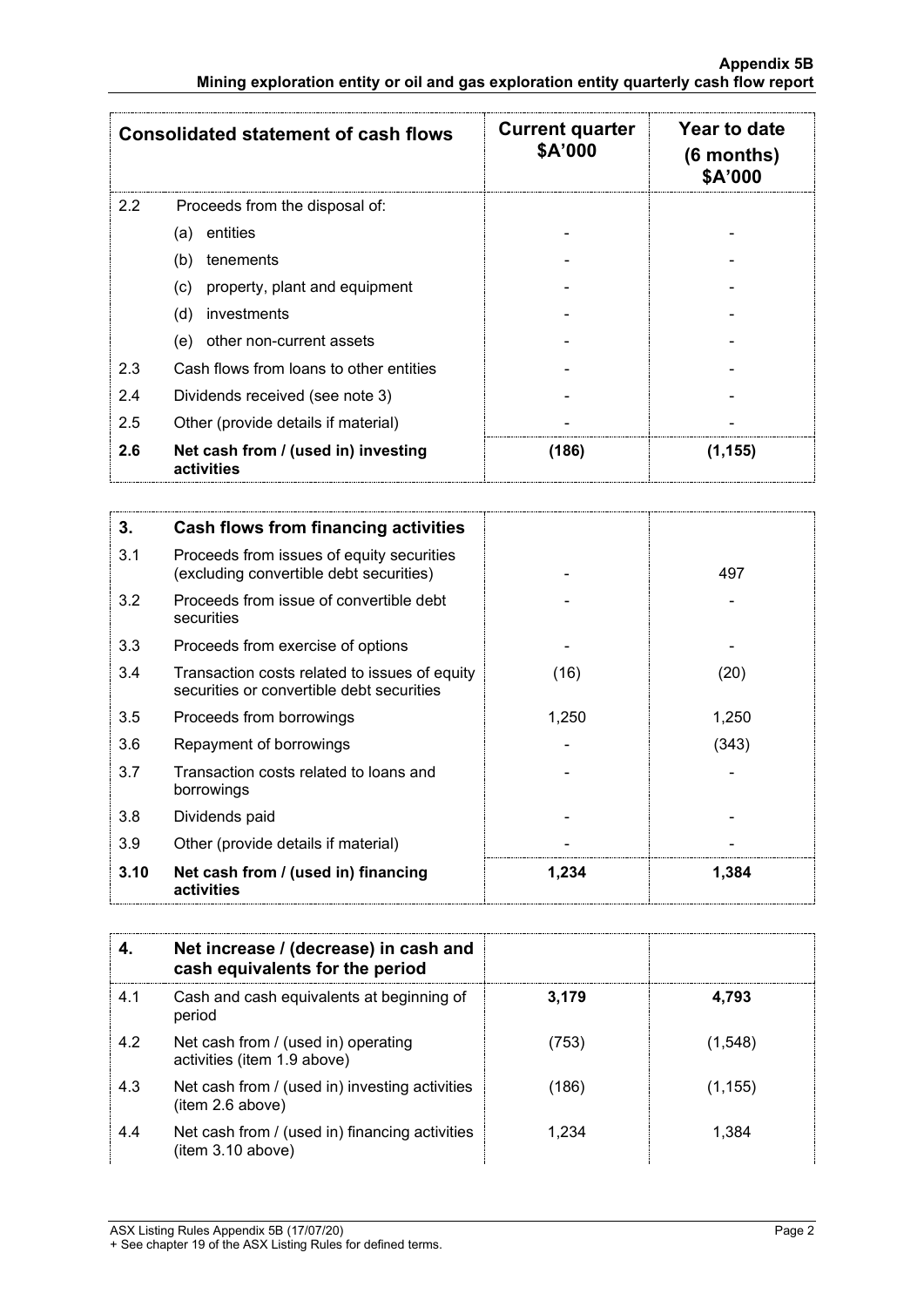|     | <b>Consolidated statement of cash flows</b>          | <b>Current quarter</b><br>\$A'000 | Year to date<br>$(6$ months)<br>\$A'000 |
|-----|------------------------------------------------------|-----------------------------------|-----------------------------------------|
| 4.5 | Effect of movement in exchange rates on<br>cash held |                                   |                                         |
| 4.6 | Cash and cash equivalents at end of<br>period        | 3.474                             | 3.474                                   |

| 5.  | Reconciliation of cash and cash<br>equivalents<br>at the end of the quarter (as shown in the<br>consolidated statement of cash flows) to the<br>related items in the accounts | <b>Current quarter</b><br>\$A'000 | <b>Previous quarter</b><br>\$A'000 |
|-----|-------------------------------------------------------------------------------------------------------------------------------------------------------------------------------|-----------------------------------|------------------------------------|
| 5.1 | <b>Bank balances</b>                                                                                                                                                          | 3.429                             | 3,134                              |
| 5.2 | Call deposits                                                                                                                                                                 | 45                                | 45                                 |
| 5.3 | <b>Bank overdrafts</b>                                                                                                                                                        |                                   |                                    |
| 5.4 | Other (provide details)                                                                                                                                                       |                                   |                                    |
| 5.5 | Cash and cash equivalents at end of<br>quarter (should equal item 4.6 above)                                                                                                  | 3.474                             | 3.179                              |

|                                                                                                                                                             | Payments to related parties of the entity and their<br>associates                          | <b>Current quarter</b><br><b>\$A'000</b> |
|-------------------------------------------------------------------------------------------------------------------------------------------------------------|--------------------------------------------------------------------------------------------|------------------------------------------|
| 6.1                                                                                                                                                         | Aggregate amount of payments to related parties and their<br>associates included in item 1 | 109                                      |
| 6.2                                                                                                                                                         | Aggregate amount of payments to related parties and their<br>associates included in item 2 |                                          |
| Note: if any amounts are shown in items 6.1 or 6.2, your quarterly activity report must include a description of, and an<br>explanation for, such payments. |                                                                                            |                                          |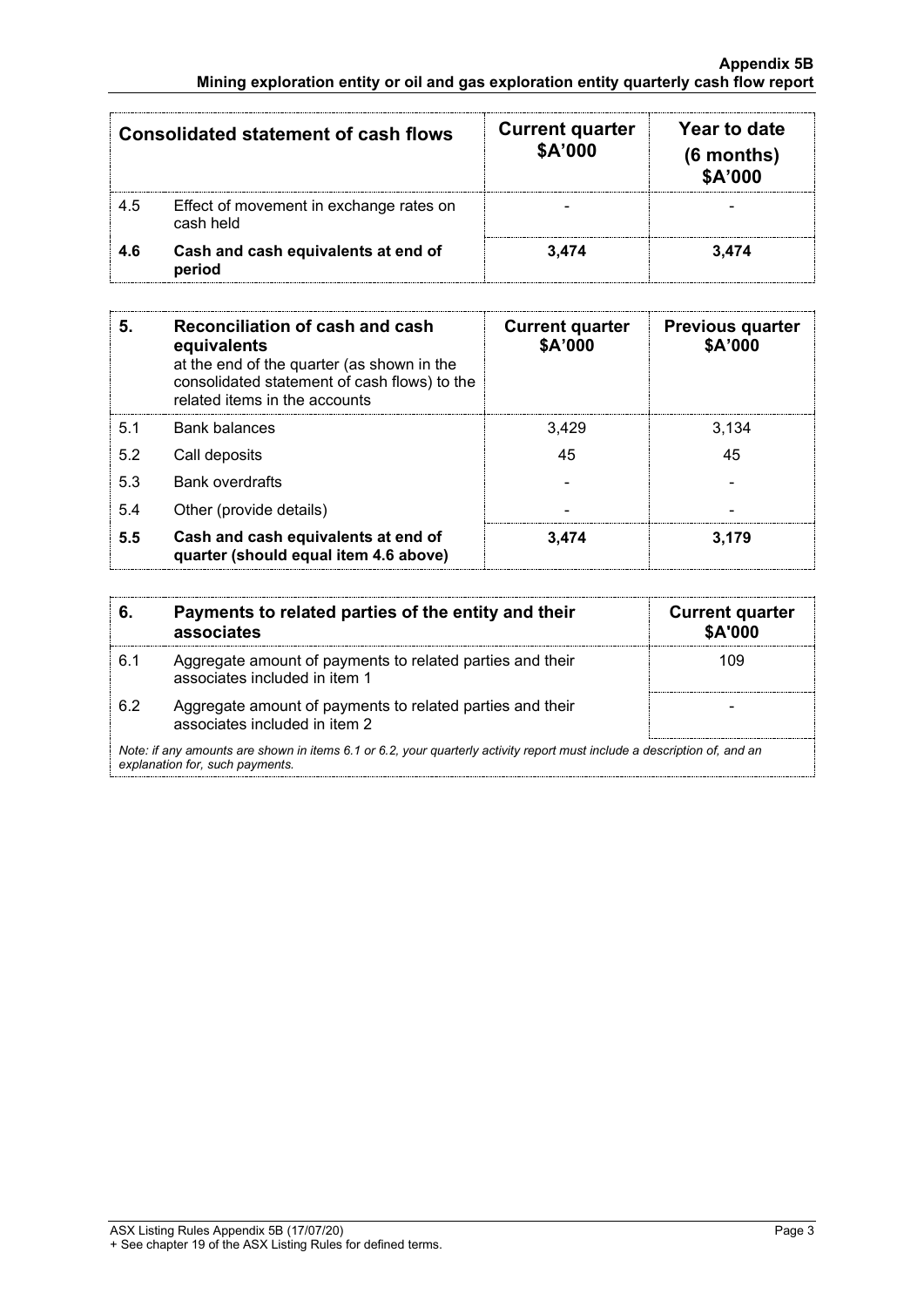#### **Appendix 5B Mining exploration entity or oil and gas exploration entity quarterly cash flow report**

| 7.  | <b>Financing facilities</b><br>Note: the term "facility' includes all forms of financing<br>arrangements available to the entity.<br>Add notes as necessary for an understanding of the<br>sources of finance available to the entity.                                                                                                               | <b>Total facility</b><br>amount at quarter<br>end<br>\$A'000 | Amount drawn at<br>quarter end<br>\$A'000 |
|-----|------------------------------------------------------------------------------------------------------------------------------------------------------------------------------------------------------------------------------------------------------------------------------------------------------------------------------------------------------|--------------------------------------------------------------|-------------------------------------------|
| 7.1 | Loan facilities                                                                                                                                                                                                                                                                                                                                      |                                                              |                                           |
| 7.2 | Credit standby arrangements                                                                                                                                                                                                                                                                                                                          |                                                              |                                           |
| 7.3 | Other (please specify)                                                                                                                                                                                                                                                                                                                               |                                                              |                                           |
| 7.4 | <b>Total financing facilities</b>                                                                                                                                                                                                                                                                                                                    |                                                              |                                           |
|     |                                                                                                                                                                                                                                                                                                                                                      |                                                              |                                           |
| 7.5 | Unused financing facilities available at quarter end                                                                                                                                                                                                                                                                                                 |                                                              |                                           |
| 7.6 | Include in the box below a description of each facility above, including the lender, interest<br>rate, maturity date and whether it is secured or unsecured. If any additional financing<br>facilities have been entered into or are proposed to be entered into after quarter end,<br>include a note providing details of those facilities as well. |                                                              |                                           |
|     | N/A                                                                                                                                                                                                                                                                                                                                                  |                                                              |                                           |

| 8.  | Estimated cash available for future operating activities                                                                                                                                                                        | <b>SA'000</b> |
|-----|---------------------------------------------------------------------------------------------------------------------------------------------------------------------------------------------------------------------------------|---------------|
| 8.1 | Net cash from / (used in) operating activities (item 1.9)                                                                                                                                                                       | (753)         |
| 8.2 | (Payments for exploration & evaluation classified as investing<br>activities) (item $2.1(d)$ )                                                                                                                                  | (186)         |
| 8.3 | Total relevant outgoings (item $8.1$ + item $8.2$ )                                                                                                                                                                             | (939)         |
| 8.4 | Cash and cash equivalents at quarter end (item 4.6)                                                                                                                                                                             | 3.474         |
| 8.5 | Unused finance facilities available at quarter end (item 7.5)                                                                                                                                                                   |               |
| 8.6 | Total available funding (item $8.4 +$ item $8.5$ )                                                                                                                                                                              | 3.474         |
| 8.7 | Estimated quarters of funding available (item 8.6 divided by<br>item $8.3$ )                                                                                                                                                    | 3.7           |
|     | Note: if the entity has reported positive relevant outgoings (ie a net cash inflow) in item 8.3, answer item 8.7 as "N/A".<br>Otherwise, a figure for the estimated quarters of funding available must be included in item 8.7. |               |

8.8 If item 8.7 is less than 2 quarters, please provide answers to the following questions:

8.8.1 Does the entity expect that it will continue to have the current level of net operating cash flows for the time being and, if not, why not?

Answer: N/A

8.8.2 Has the entity taken any steps, or does it propose to take any steps, to raise further cash to fund its operations and, if so, what are those steps and how likely does it believe that they will be successful?

Answer: N/A